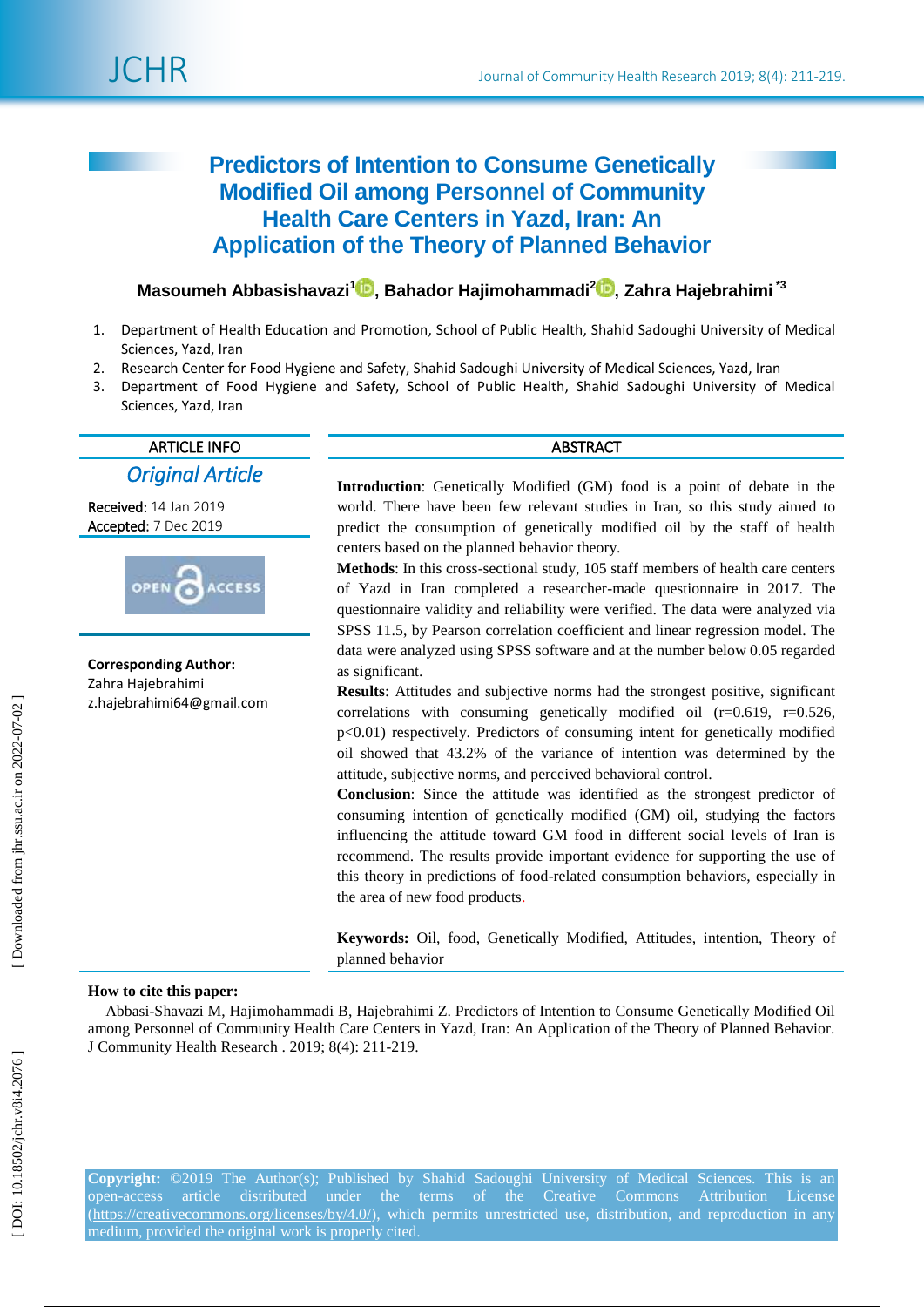# **Introduction**

l

The earth population is predicted to reach 9 billion in the upcoming decades (1, 2 ). Proper nutrition is considered as an important aspect of health (3). To encounter food shortage, the use of genetic engineering and increased cultivation of Genetically Modified (GM) plants seem necessary (4). In spite of these challenges, GM products are one of the developing strategies regarding the increasing cultivation area (reaching 30 nations and 180 million hectares of cultivation area in 2014 comparing to 28 nations in 2012) (5). The value of GM and organic food products are frequently discussed, and they indicate facts about basic needs, objectives, and decisions regarding their superiority as valuable food sources (6). In the 1990s , the first act concerning GM food was done. In 2003 , Iran joined the trend by the decision of the parliament (7). In general, GM food influences sustainability through food security, fabric products, providing cheaper food for livestock, supporting biodiversity, and etc. Global studies show that consumers are increasingly concerned about GM food , but various countries differ regarding its popularity (8, 9). However, many European and Japanese consumers hardly accept GM food (10, 11) .

Huang et al. (2006) reported few concerns of the consumers in the US and developing countries about GM food (12 ), but there have been few studies about the attitudes of different social classes about GM food in Iran. Remarkably, most of these studies have been conducted on the educated population or the students as Ghanian et al. (13) studied the attitudes of agricultural engineering students about GM products (case study in southwest of Iran ). Ghiyasvand Ghiyasi (14) also conducted a study in this field. Allahyarifard (2013 ) (7) studied religious attitudes toward GM products when Ghanian et al. (2016 ) (13) reported that respondents to their survey expressed positive attitudes toward GM products.

As the studies on attitudes and opinions of different populations about GM food in Iran are limited and these studies were carried out without a specific framework for predicting the consumption

of GM food, it seems that stud ying factors related to people's intention or consuming GM food based on the theory of planned behavior can provide classified and more applicable information. Therefore, this study aimed at predicting the intention of consuming GM oil based on the theory of planned behavior. Oil has a particular position in the household diet In Iran, GM oil is a highly consumed product and part of the household food basket with the permission of the Ministry of Health .

As people's attitude is a positive or negative about the results of a certain behavior (15, 16), and the behavior itself is an outcome of intention, and besides, subjective norms imply the influence of social environment on behavioral intentions (17, 18); the attitudes and perceptions of health care centers' staff such as the agents of education in this area, can probably influence the consumption or non -consumption of GM products by other people.

The theory of planned behavior is regarded as one of the most applicable theoretical structures that can apply to predict and understand behaviors (1987) and to predict the occurrence of a certain behavior based on a person's intention. This theory has already been proven as a predicting model for the purchase intention of food products (19, 20). This theory uses three factors to predict behavior: 1) a positive attitude toward the behavior (attitude), 2) feeling socially pressured into a behavior (subjective norms), and 3) feeling the ability to perform a behavior (perceived behavioral control). Generally speaking, this model indicates a positive attitude toward a task, desirable subjective norms when high perceived behavioral control cause a person to form the intention for a behavior (21, 22) .

The simplicity of this theory and the relatively favorable prediction of consumer intention and behavior made this theory receive great attention which has been widely and successfully used in consumer -related research. In this way, this study aimed to measure the relationship between parameters that can predict the intention to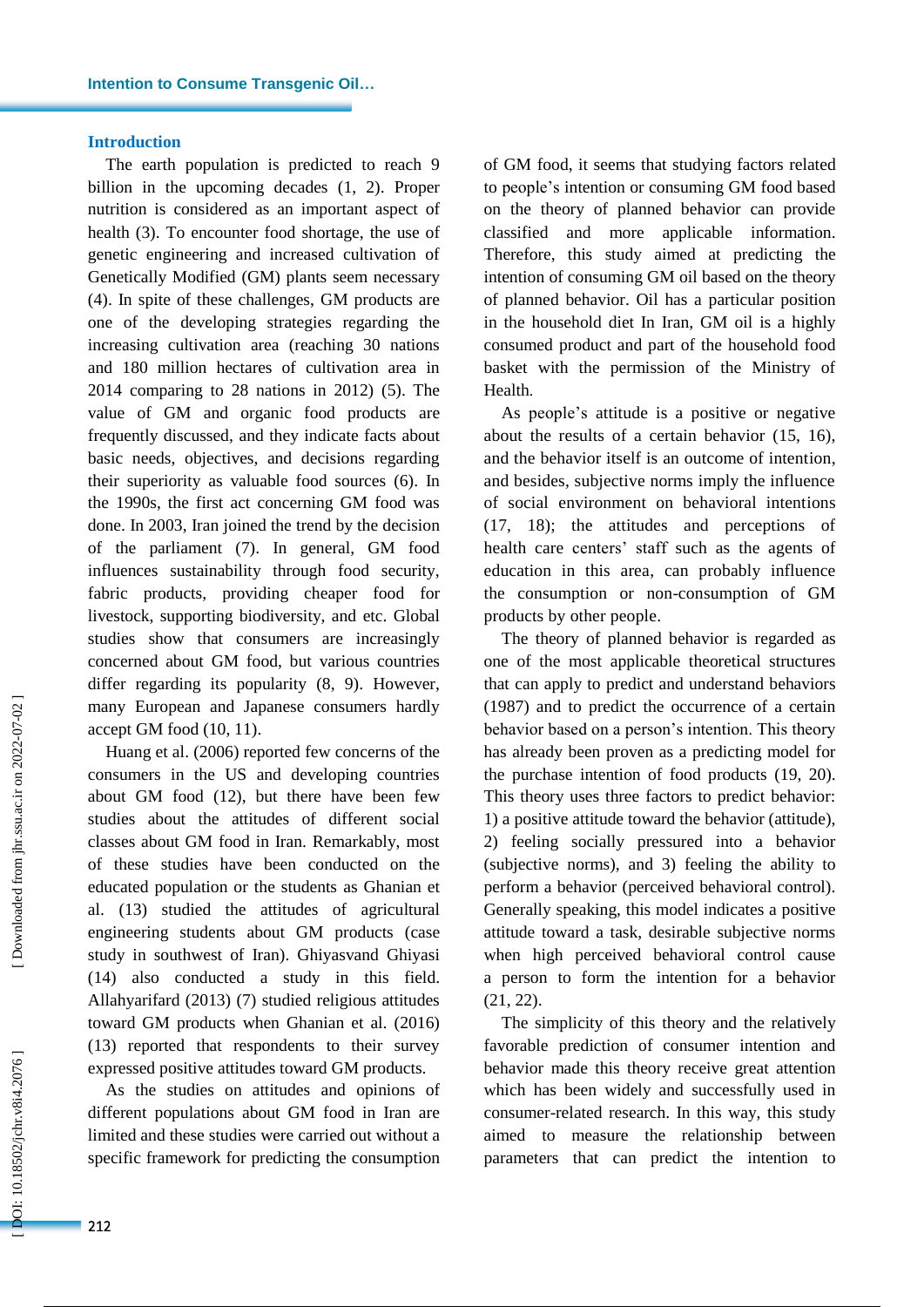consum e GM oil among the staff of health care centers in Yazd, Iran.

# **Methods**

This study is an analytical cross -sectional study on the predictors of intention to consume GM oil in 105 staff members of Yazd's health care centers in 2017. The study population comprised all of the employees of the health care centers in Yazd. The sample consisted of 100 persons (n=50+8m), where m is the number of independent variables regarding the attrition rate of 5 % . Finally , 105 staff members of the health care centers were selected among 19 centers via random sampling. A multipart questionnaire was designed according to Francis et al. (2004) and used to collect data. First , an elicitation study was performed to develop a direct measuring tool for predicting the constructs of the theory of planned behavior. Accordingly, the authors conducted individual int erviews including semi -structured questions with 15 staff members of health care centers who were familiar with the term "genetically modified food" and they were requested to express their opinions about the advantages and disadvantages of GM oil. They were asked to express their opinions about the organizations or groups that encouraged or discouraged them to use GM oil . The authors also asked the participants to speak about the factors or circumstances facili tate or complicate using GM oil. The responses helped the authors with extracting "behavioral beliefs", "sources of social pressure", and "belief control strength". Afterwards, two of the authors classified and listed the responses according to their frequency

and developed the first draft of the questionnaire for attitude, subjective norms, and perceived behavioral control. Thus , the first version of the questionnaire was developed and its validity and reliability were measured. To verify face validity, the questionnaire was submitted to 20 staff members of the health care centers and their feedback regarding the clarity of the items and possible improvements were collected and finally, some modifications were made to questionnaire. Content validity was approved both qualitatively and quantitatively. To determine quantitative content validity, the CVR and CVI indicators were assessed. Accordingly , the questionnaire was submitted to eight experts in the field of food health and safety, health education and their feedbacks were collected regarding the necessity of items, their relevance, clarity, and simplicity. Items with respective CVR and CVI values above 0.75 and 0.78 were approved. To measure qualitative content validity, the experts were asked about the grammar, wording, item significance , and placement, as well as the time required for completing the questionnaire.

For further modifications, the questionnaire was submitted to 20 staff members of the health care centers to verify the reliability and the Cronbach's alpha for the constructs was measured. Table 1 demonstrate the characteristics of the final questionnaire including construct names, a number of items in the scale, internal reliability (Cronbach's Alpha), measuring scale, item samples, and score range for each item.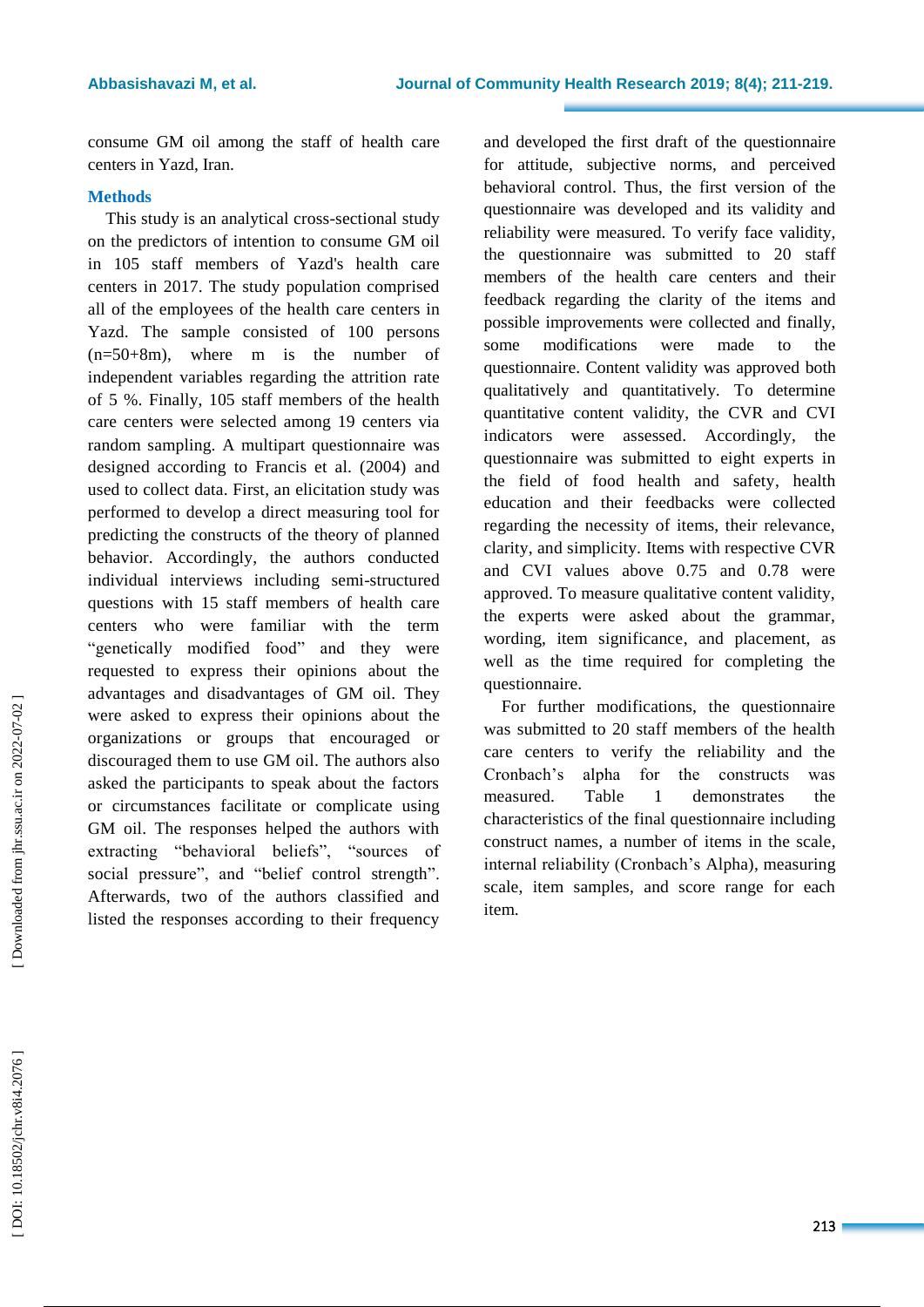l

| <b>Construct name</b>                                  | <b>Number</b><br>of Items<br>in the<br>scale | <b>Intrinsic reliability</b><br>(Cronbach's alpha)<br>A preliminary<br>study<br>(samples: 20) | Final study<br>(samples:<br>105) | <b>Scale</b>                                        | <b>Item sample</b>                                                                                                            | <b>Item</b><br>score<br>range | <b>Construct</b><br>score range |
|--------------------------------------------------------|----------------------------------------------|-----------------------------------------------------------------------------------------------|----------------------------------|-----------------------------------------------------|-------------------------------------------------------------------------------------------------------------------------------|-------------------------------|---------------------------------|
| Attitude                                               | 12                                           | 0.91                                                                                          | 0.91                             | Completely<br>disagree to<br>completely<br>agree    | I am concerned<br>about the health<br>consequences of<br>GM oil                                                               | $1 - 5$                       | $12 - 60$                       |
| Subjective<br>norms                                    | $\overline{4}$                               | 0.75                                                                                          | 0.6                              | Completely<br>disagree<br>to<br>completely<br>agree | Most<br>people<br>whose opinions<br>matter<br>to<br>me<br>(spouse, family,<br>coworkers, etc.)<br>expect me to use<br>GM oil. | $1 - 5$                       | $4 - 20$                        |
| Perceived<br>behavioral<br>control                     | $\overline{4}$                               | 0.65                                                                                          | 0.55                             | Completely<br>disagree<br>to<br>completely<br>agree | I am responsible<br>for<br>making<br>decisions about<br>using<br><b>or</b><br>not<br>using GM oil.                            | $1 - 5$                       | $4 - 20$                        |
| Behavioral<br>intention<br>(generalized<br>intent) $*$ | $\overline{4}$                               | 0.88                                                                                          | 0.87                             | Completely<br>disagree<br>to<br>completely<br>agree | I will use GM<br>oil if it is of<br>quality<br>better<br>compared<br>to<br>other oils.                                        | $1 - 5$                       | $4 - 20$                        |
| Behavioral<br>intention<br>(intention<br>performance)* | 1                                            |                                                                                               |                                  | A number of<br>days<br>per<br>month                 | If you have one<br>month worth of<br><b>GM</b><br>oil,<br>how<br>often will you<br>use it in the next<br>30 days?             | $0 - 30$                      | $0 - 30$                        |

**Table 1 .** Characteristics of measuring tools for constructs of the theory of planned behavior

\* The total score of behavioral intention was calculated as the sum of the generalized intention and intention performance (min.  $score = 4$ , max.  $score = 50$ .

The participation criterion was having heard the term GM food by the participant and their consent with participation. Non -agreement with participation and incompletion of the questionnaire would remove them from the participant group. The data were analyzed via SPSS 11.5 through descriptive statistics, Pearson correlation coefficients, and regression analysis.

Regarding ethical purposes, the qualified participants were selected after obtaining the permission of the health deputy of the university. The participants were ensured about the voluntary nature of their participation and

confidentiality of their information. The ethics code IR.SSU.SPH.REC.1396.23 was obtained from the Research Ethics Committee of Yazd Shahid Sadoughi University of Medical Sciences for the study protocol.

# **Results**

The participants were 105 staff members of the healt h care centers in Yazd, with a mean (SD) age, mean (SD) work experience, and mean (SD) education years of 31.6 ( 6.2 ), 6.5 (6.8 ), 16.23 (1.35 ), respectively. 72.4% (76) of them were females and 87.6% (92) were married. The majority %63.8 (67) had bachelor degrees and the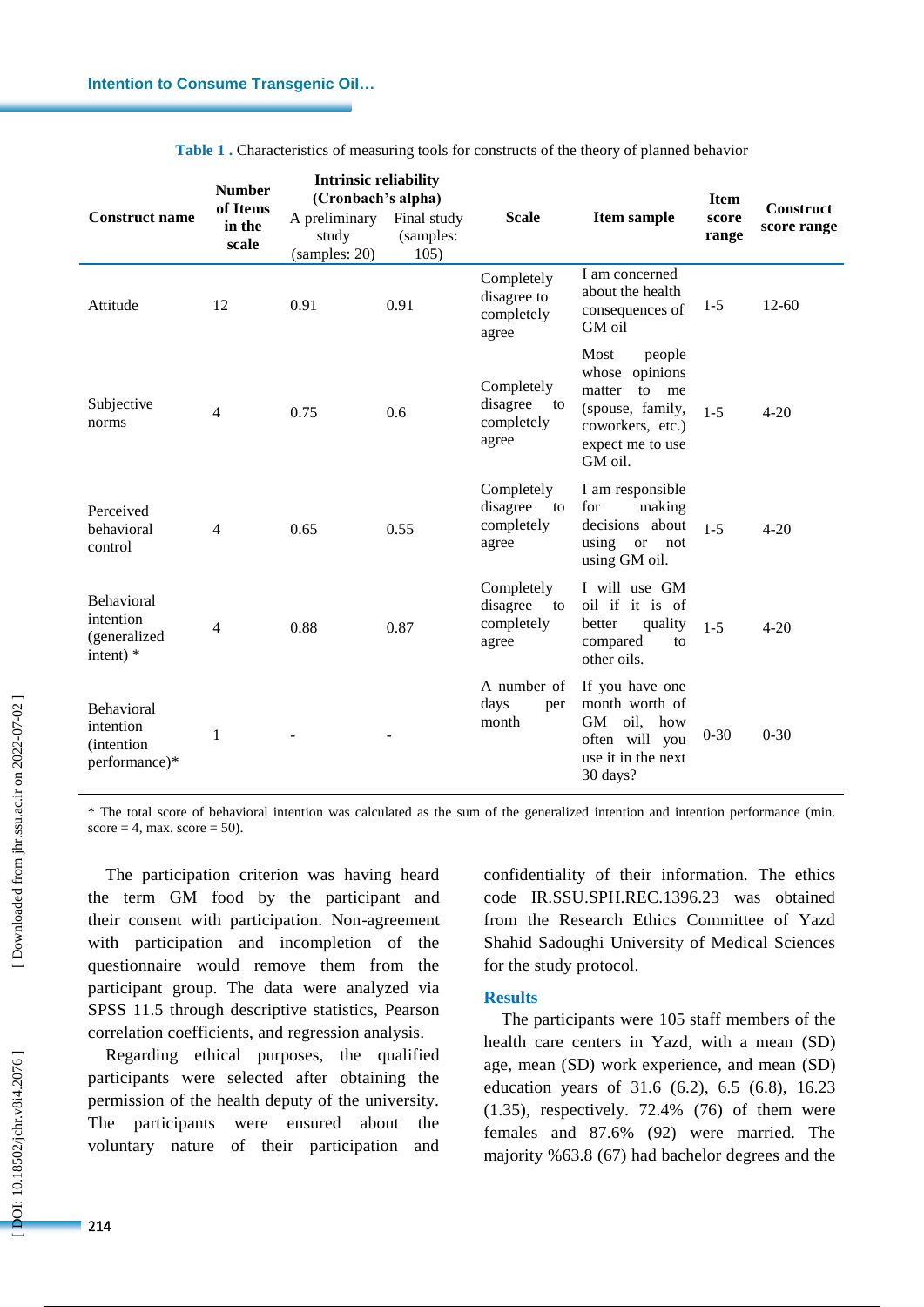### **Abbasishavazi**

household income for more than half (55.2%) (58) was 10 –20 million IRR. Near a majority of participants (49.5%) claimed their financial status

as good, while 45.7% claimed it as moderate (Table 2).

| <b>Variables</b>  |                                   | $\mathbf n$    | $\frac{0}{0}$ |
|-------------------|-----------------------------------|----------------|---------------|
|                   | Male                              | 29             | 27.6          |
| Gender            | Female                            | 76             | 72.4          |
|                   | Total                             | 105            | 100           |
| Marital<br>status | Married                           | 92             | 87.6          |
|                   | Single                            | 12             | 11.4          |
|                   | Divorced                          | 1              | 1             |
|                   | Total                             | 105            | 100           |
|                   | High school diploma               | $\overline{2}$ | 1.9           |
|                   | College graduate (associate)      | 15             | 14.3          |
|                   | Bachelor degree                   | 67             | 63.8          |
| Education         | Postgraduate (Master's degree)    | 16             | 15.2          |
|                   | PhD                               | 5              | 4.8           |
|                   | Total                             | 105            | 100           |
|                   | Monthly income $< 10$ million IRR | 4              | 3.8           |
| Economy<br>status | Monthly income 10-20 million IRR  | 58             | 55.2          |
|                   | Monthly income 20–30 million IRR  | 25             | 23.8          |
|                   | Monthly income $> 30$ million IRR | 18             | 17.1          |
|                   | Total of 105                      | 105            | 100           |
| financial         | <b>Excellent financial status</b> | 2              | 1.9           |
|                   | Good financial status             | 52             | 49.5          |
|                   | Moderate economic status          | 48             | 45.7          |
| status            | Poor financial status             | 3              | 2.9           |
|                   | Total                             | 105            | 100           |

| Table 2. Absolute and relative frequency of the sample demographics characteristics |  |  |
|-------------------------------------------------------------------------------------|--|--|
|                                                                                     |  |  |

The mean score for attitude was 34.56 (7.94 ) which indicated a moderate attitude toward consuming GM oil by the participants. The mean score of 10.46 (2.41) for the subjective norm indicated moderate perceived social pressure by the people who may be in some way important to the participants. A score of 18.62 (2.30 ) for perceived behavioral control indicated sufficient control by the participants regarding the dietary use of GM oil. Finally, a mean score of 24.38 (13.39 ) indicated moderate intention to consume GM oil by the staff of health care centers (Table 3).

A correlation analysis was used to determine the correlation between the constructs of the theory of planned behavior applied to the intent to consume GM oil. Table3 demonstrate the correlation coefficients, mean values, and standard deviations. It shows that the intent to consume GM oil had a positive, significant, and relatively strong relationship with attitude  $(r=0.619)$ . There was also a positive, significant, and moderate relationship between the intention to consume and to the subjective norms  $(r=0.526)$ .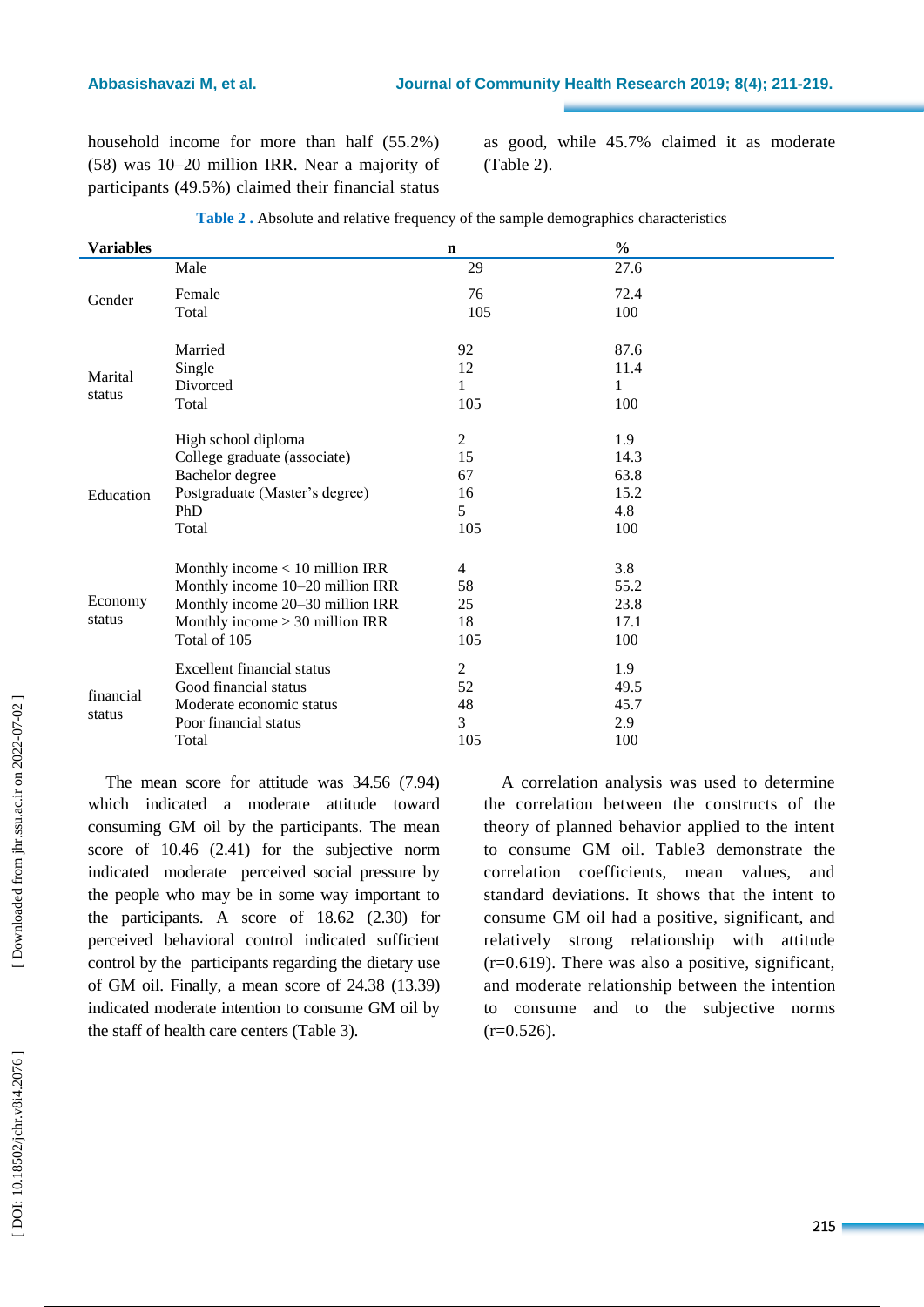| <b>Variable</b>      | <b>Mean</b> | <b>Standard</b><br>deviation | <b>Attitude</b> | <b>Subjective</b><br>norms | <b>Perceived</b><br>behavioral control | <b>Behavioral</b><br>intent |
|----------------------|-------------|------------------------------|-----------------|----------------------------|----------------------------------------|-----------------------------|
| Attitude             | 34.56       | 7.94                         |                 | -                          | $\overline{\phantom{a}}$               | -                           |
| Subjective norms     | 10.46       | 2.41                         | $0.544*$        |                            | $\overline{\phantom{a}}$               | -                           |
| Perceived            | 18.62       | 2.30                         | 0.078           | $-0.167$                   |                                        | -                           |
| behavioral control   |             |                              |                 |                            |                                        |                             |
| Behavioral intention | 24.38       | 13.39                        | $0.619*$        | $0.526*$                   | 0.085                                  |                             |
|                      |             |                              |                 |                            |                                        |                             |

**Table 3 .** Correlation coefficients between the constructs of the theory of planned behavior applied to the intention to consume GM oil among the participants

\* Variable correlation with a significance level of 0.01.

Analyzing the predictors of intention to consume GM oil based on regression analysis indicated that overall 43.2% of the variance in the score of intention was determined by the variables attitude, subjective norms, and perceived behavioral control with attitude being the most influential predictor ( $p < 0.001$ ,  $\beta = 0.450$ ,  $F = 25.653$ .

# **Discussion**

l

This study aimed to determine the predictors of the intention to consume GM oil among the staff of health care centers in Yazd using the theory of planned behavior. According to the findings, participants obtained more than half of the total score for the attitude parameter indicating that they had a moderate attitude toward the consumption of GM oil. However, some other studies in this field have reached inconsistent findings. Huang et al . (12) found that Chinese people had a strong tendency to buy GM food. In addition, Costa -font et al . (23) reported that half of the Spanish people had no moral issues for GM food. In their study, 40% of the Spanish people agreed with the advantageous nature of GM food for themselves, for the national economy, and for third world nations. Contrarily, Saher et al. (24) conducted a study on attitude toward GM and organic food in Finland, concluding that students had a mostly negative attitude toward GM food, but a mainly positive one to organic food. In their study, natural science education and health beliefs were the best predictors of the students' attitude s . Therefore, there is no inconsistency between the findings of the present study which indicate s a moderate attitude toward GM food and that of the mentioned studies. This difference may be due to the cultural and social differences between the participants. There have also been a number of relevant studies in Iran such as Ghiyasvand et al. (14) who conducted a study in Qazvin, Iran and reported that the majority of participants (57%) had no specific attitude toward GM food and treated them the same as other products. Their findings are consistent with that of the present study in regards to the consumption of GM oil, and according to Ghiyasvand et al., such a middle ground attitude can influence the tendency of people toward purchasing GM food. Naemi et al. (25) performed a study which participants were biotechnology specialists, when 44.5% of the participants had a positive attitude toward GM plants while the rest expressed a negative attitude. The shared aspect between the study and the aforementioned one is that participants were part of a population who were better -informed about GM food; therefore studies on different Iranian populations with varying economic -cultural status may yield different results.

In addition, when the overall attitude of participants in this study was moderate (i.e. not completely in agreement or disagreement), the results still indicated that attitude had the strongest significant relationship with intention. Further, the attitude was the strongest predictor of consuming intention for GM oil by the staff of health care centers. This finding confirms one of the hypotheses of the theory of planned behavior indicating that attitude can influence the intention for action. This is consistent with the findings of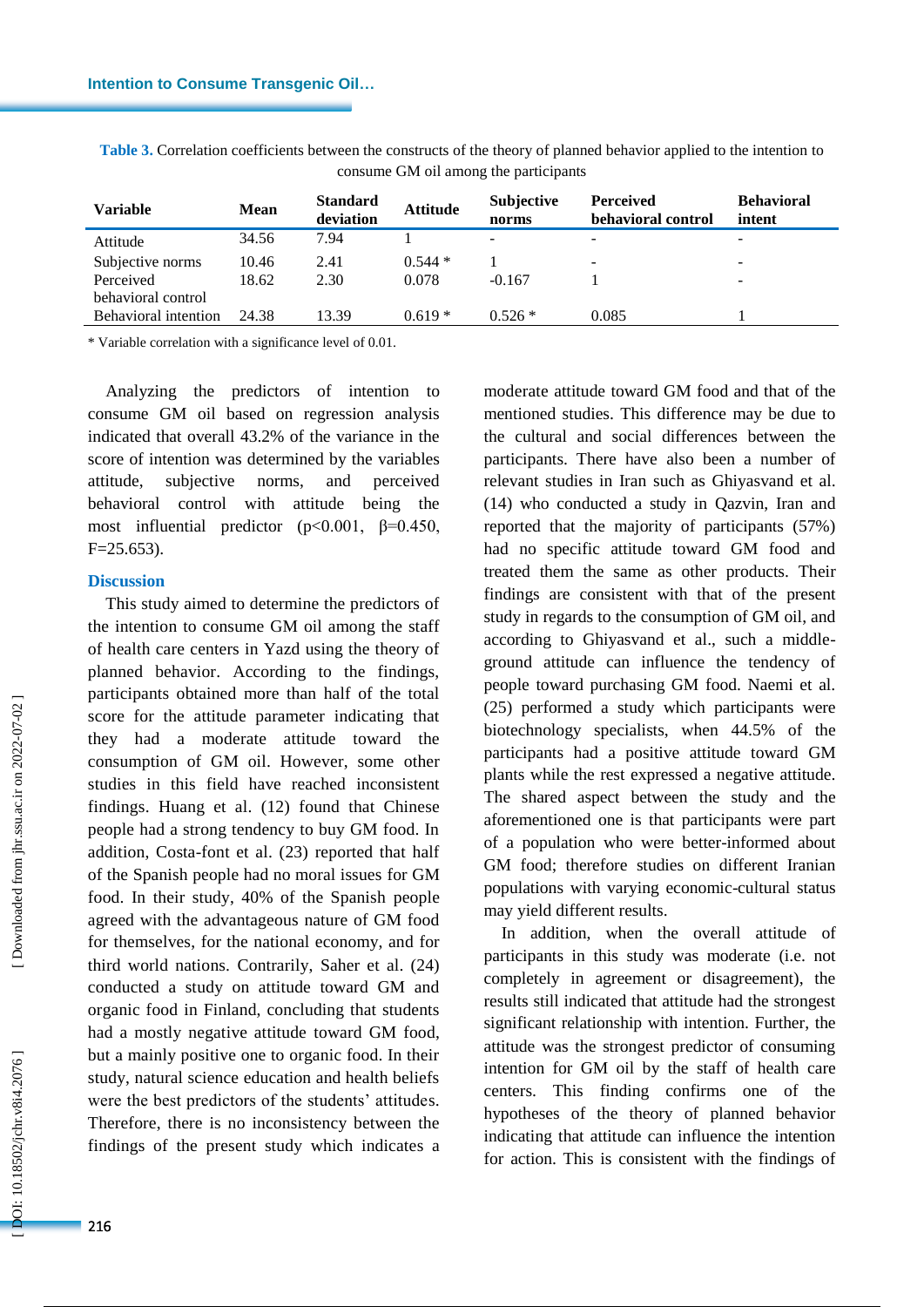Yazdanpanah et al . (26 ) who reported the direct influence of attitude on the tendency of the employees of the Iranian Ministry of Agriculture to consume GM products. Kim et al. (21 ) also reported that attitude had the strongest impact on the consuming intention for GM food, with a positive relationship between attitude and intention. This finding is consistent with that of Abbasishavazi et al. (15 ), Chen et al. (20 ), French et al. (27 ) and McConnon et al. (28 ) who also implemented the theory of planned behavior in different areas. Therefore it can be argue d that attitude can be a parameter for changing the consuming intention for GM food by the participants, where interventions affecting this attitude can effectively change the decision to consume GM oil.

Concerning subjective norms, the findings indicated moderate perceived social pressure by the participants for consuming GM oil. In other words, they did not experience any intense pressure by their important people in their lives (e.g. spouse, family, colleagues, friends, etc.) for using GM oil. This finding can have two implications. Firstly, intimate acquaintances probably had a moderate attitude toward consuming GM oil and secondly, these participants probably did not have many observations of using GM oil in their environment, as witnessing an action is another item of subjective norms influencing people. This study also showed subjective norms to be the second most influential variable with a positive relationship with intentio n and therefore the second predictor for consuming intention of GM oil. This finding confirms another hypothesis of the theory of planned behavior in which subjective norms and peer pressure can influence a person's intention for action. In line with the findings of this study, Morowatisharifabad (29 ) also showed that subjective norms perceived by peers, occupational health experts, and factory authorities were the most influential predictors of using hearing protection devices among the workers of textile factories. McConnon et al. (28 ) also confirmed the role of subjective norms in controlling overweight. Therefore, paying attention to the sources of social pressure and other people's

opinions in a population can be an important determinant in planning for consumers of GM food.

Another finding of the study was the perceived behavioral control of the participants. While the mean score showed sufficient control by participants in consuming GM oil in their diet, it was the last influential predictor of the consuming intention for GM oil among the staff members (a prediction level of 10%). Azjen et al. (16 ) argued that perceived behavioral control is a significant, influential factor in behavior. Different studies have found different results for the predictivity of the perceived behavioral control and its correlation with the intention (28, 30 ). Kikulwe et al. (31 ) conducted a study on banana consumption in Uganda in which price and quality were the major parameters for the buyers. Ugandan people tended to buy GM banana if it had the same price as the non -modified variants. Since perceived behavioral control indicates the judgment of participants about overcoming the extrinsic obstacles for using GM oil, addressing problems such as price and providing facilities for easier access to product s and labeling them can influence consuming intention of the target population.

Overall, the staff of health care centers in Yazd City showed a moderate consuming intention for GM oil. However, according to Costs -font et al. (17 ) above 80% of Spanish, Italian, and Grecian population disagreed with purchasing GM food. On the other hand, in this study, 43% of the variance in intention was determined by the three variables of attitude, subjective norm, and perceived behavioral control, so it can be conclude that changing the attitude, access and social pressure can influence the consuming intent for GM oil. Similarly, Kim et al. (21 ) also reported attitude, subjective norms, and perceived behavioral control as the strongest predictors of intention to genetically modified foods .

# **Conclusion**

In general, as the theory of planned behavior could properly identify the predictors of the consuming intention for GM oil in the participants of the present study, the results provide important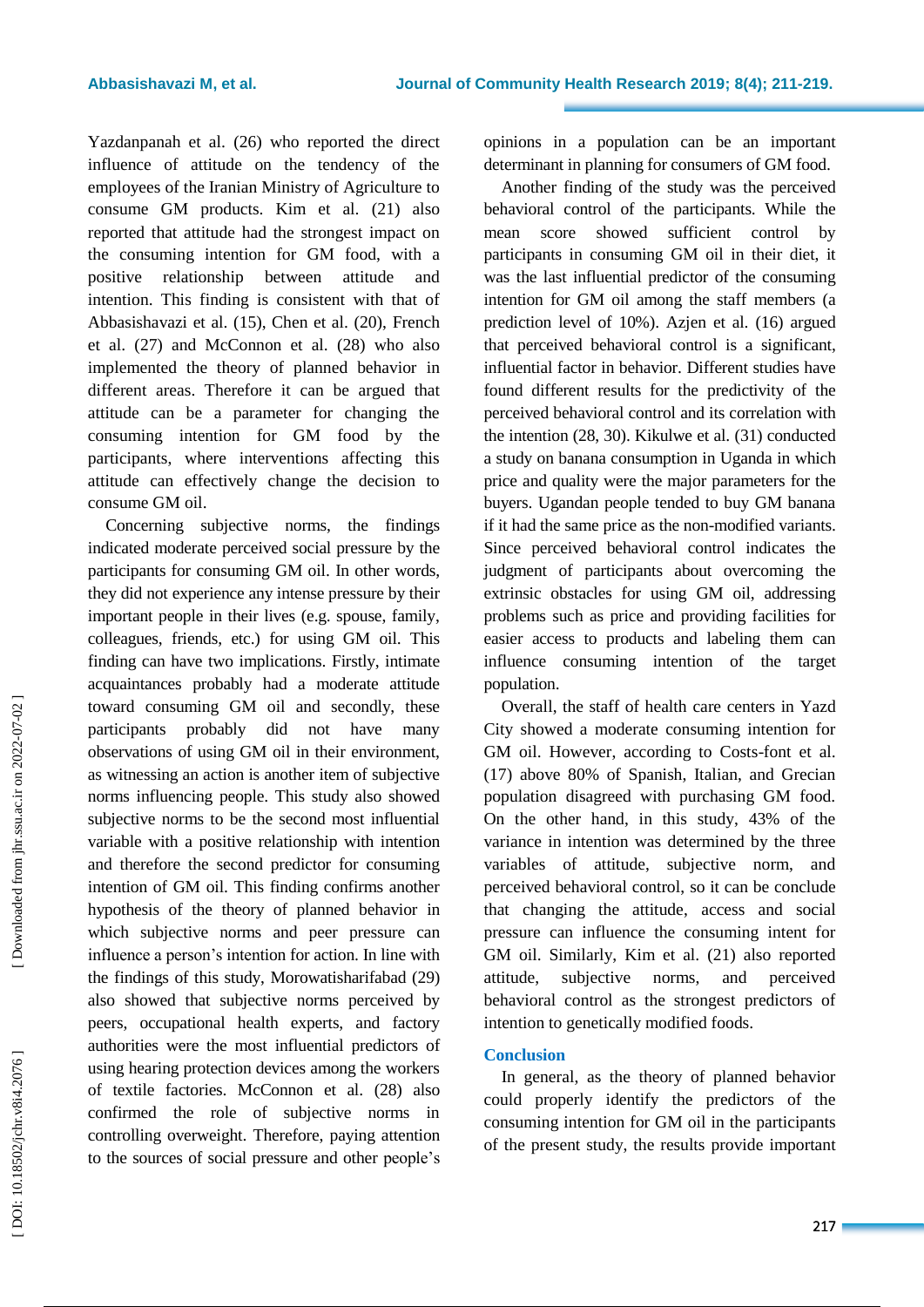l

evidence for supporting the use of this theory in predictions of food-related consumption behaviors —especially in the area of new food products. Furthermore, as attitude significantly predicts the consuming intent of GM oil, studying the factors influencing the attitude toward GM food in different social levels of Iran is highly recommended. Furthermore, in spite of its high value, perceived behavioral control had the least predictive ability regarding the consuming intent for GM oil which necessitates other elicitation studies to qualitatively extract the controlling opinions regarding the consumption of GM food, especially oil in Iran for consumer market planning.

This study had a number of strengths and weaknesses. One of its strengths was the elicitation approach in designing the research tool. Psychometric procedure, especially content validity was used to provide a valid and reliable tool for the Iranian population reflecting their mental realities in order to be a more objective representation of the participants' views. Due to the considerable time spent on verifying the validity and reliability of the tools used in this study, they can be utilized in similar studies on GM food. Furthermore, multiple limitations must be accounted for while interpreting the findings of this study. First, there seems to be little public awareness regarding GM food in Iran, so the findings are not generalizable to the whole Iranian population. In addition, the limited sample size also reduces the generalizability. The cross sectional nature of the study is another limiting factor for its predictive ability.

# **Acknowledgment s**

This paper is based on a Master's thesis in the field of food health and safety submitted to the Shahid Sadoughi Medical University of Yazd. Hereby the authors express their gratitude to all of the staff members of health care centers of Yazd for their assistance in data collection.

# **Conflict of Interest**

There are no conflicts of interest to declare.

# **Reference s**

- 1 .Jacobsen SE, Sorensen M, Pedersen SM, et al . feeding the world: Genetically modified crops verses agricultural biodiversity. Agronomy Sustainable Developement . 2013; 33(4): 651 -62.
- 2 .Paarlberg RL. The Real Threat to GM crops in poor countries: consumer and policy resistance to GM foods in rich countries .Food policy. 2002; 27(3): 247 -50.
- 3 .McEwen A, Straus L, Croker H. Dietary beliefs and behavior of a UK Somali Population.Journal of Human Nutrition Dietetics.2009;22: 116 –21.
- 4 .Zhang D, Guo j. the Development and standardization of testing methods for genetically modified organisms and Drived Products.journal of integrative plant biology.2011;53(7): 539 -51.
- 5 .Tohidfar M, Khosravi S. Challenges for releasing BT transgenic plants. Journal Agricultural Biotechnology . 2015; 7(3): 33 -54.[persian]
- 6 .Magnusson MK, Hursti UKK. Consumer attitudes towards genetically modified foods.Appetite.2002; 39:9 –24.
- 7 .Allahyari Frad N. A study of Islamic (Shia) views about consumption of genetically modified organisms products. Medical Ethics and History of medicine. 2013;6(1): 74-83 .[Persian]
- 8 .BredahlL.Consumers Cognitions with regard to genetically modified foods, Results of qualitative Study in four countries. Appetite.1999; 33(3): 343 -60.
- 9 .Gaskell G, Bauer MW, Durant J, et al. Worlds apart? The Reception of Genetically Modified Foods in Europe and the U. S. Science.1999; 285(5426): 384 -7.
- 10 . Hoban Tj. Consumer acceptance of biotechnology: An international perspective. Nature biotechnology. 1997; 15(3): 232 -4.
- 11 . Onyango B. Consumer Acceptance of Genetically Modified Foods: The Role of Product Benefits and Perceived Risks. Journal of Food Distribution research.2004; 35(1) : 154 -61.
- 12 . Huang J, Qiu H, Bai J, et al. Awareness, acceptance and willingness to buy genetically modified foods in Urban China.Appetite.2006;46(2): 144 -51.